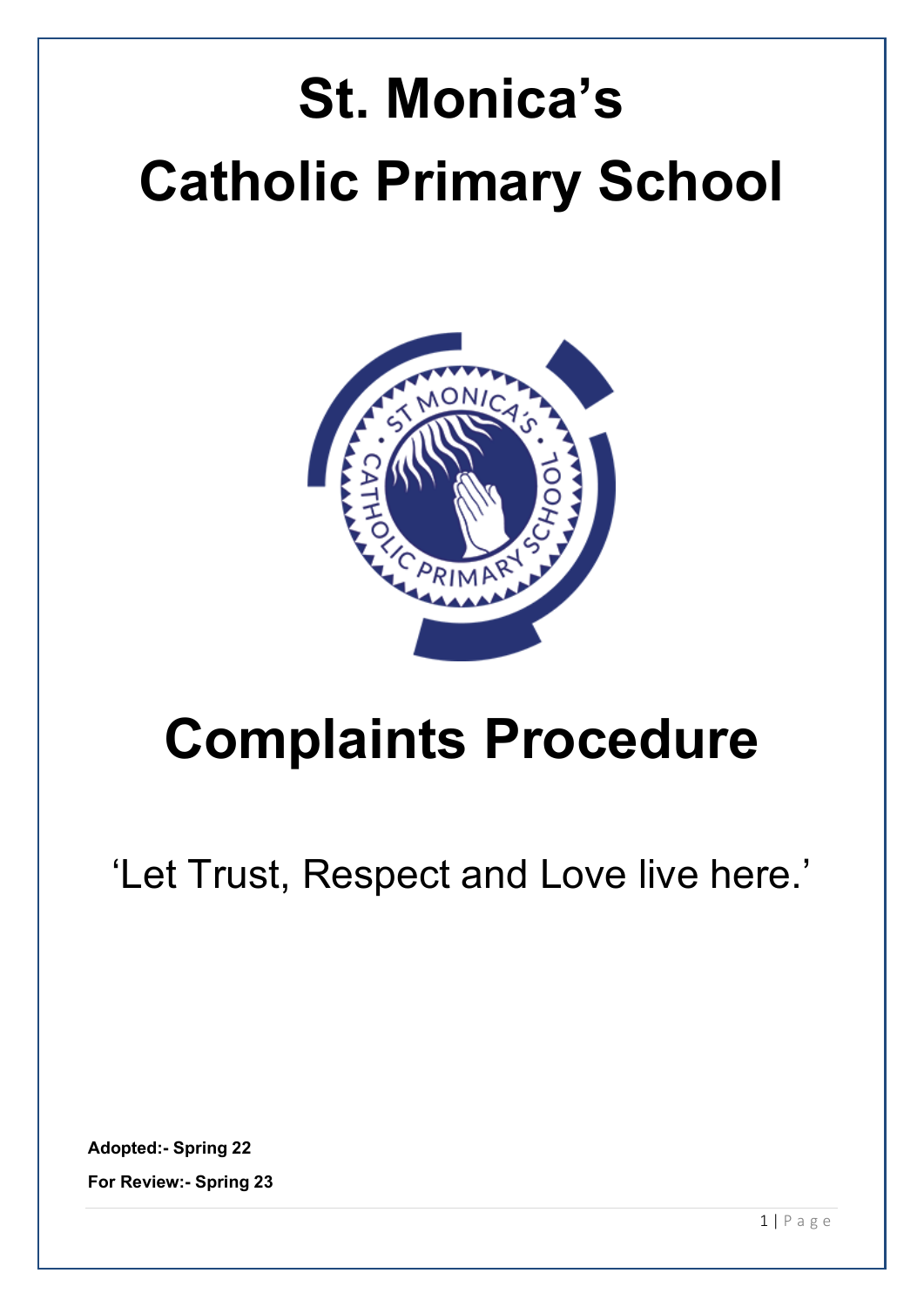# **St Monica's Catholic Primary School**

#### **Complaints Procedure**

#### **Who can make a complaint?**

This complaints procedure is not limited to parents or carers of children that are registered at the school. Any person, including members of the public, may make a complaint to St Monica's Catholic Primary School about any provision of facilities or services that we provide. Unless complaints are dealt with under separate statutory procedures (such as appeals relating to exclusions or admissions), we will use this complaints procedure.

#### **The difference between a concern and a complaint**

A concern may be defined as '*an expression of worry or doubt over an issue considered to be important for which reassurances are sought'*.

A complaint may be defined as '*an expression of dissatisfaction however made, about actions taken or a lack of action*'.

It is in everyone's interest that concerns and complaints are resolved at the earliest possible stage. Many issues can be resolved informally, without the need to use the formal stages of the complaints procedure. St Monica's Catholic Primary School takes concerns seriously and will make every effort to resolve the matter as quickly as possible.

If you have difficulty discussing a concern with a particular member of staff, we will respect your views. In these cases, Mr O'Malley (Headteacher), will refer you to another staff member. Similarly, if the member of staff directly involved feels unable to deal with a concern, Mr O'Malley will refer you to another staff member. The member of staff may be more senior but does not have to be. The ability to consider the concern objectively and impartially is more important.

We understand however, that there are occasions when people would like to raise their concerns formally. In this case, St Monica's Catholic Primary School will attempt to resolve the issue internally, through the stages outlined within this complaints procedure.

#### **How to raise a concern or make a complaint**

A concern or complaint can be made in person, in writing or by telephone. They may also be made by a third party acting on behalf on a complainant, as long as they have appropriate consent to do so.

Concerns should be raised with either the class teacher or headteacher. If the issue remains unresolved, the next step is to make a formal complaint.

Complainants should not approach individual governors to raise concerns or complaints. They have no power to act on an individual basis and it may also prevent them from considering complaints at Stage 2 of the procedure.

Complaints against school staff (except the headteacher) should be made in the first instance, to Mr O'Malley via the school office*.* Please mark them as Private and Confidential.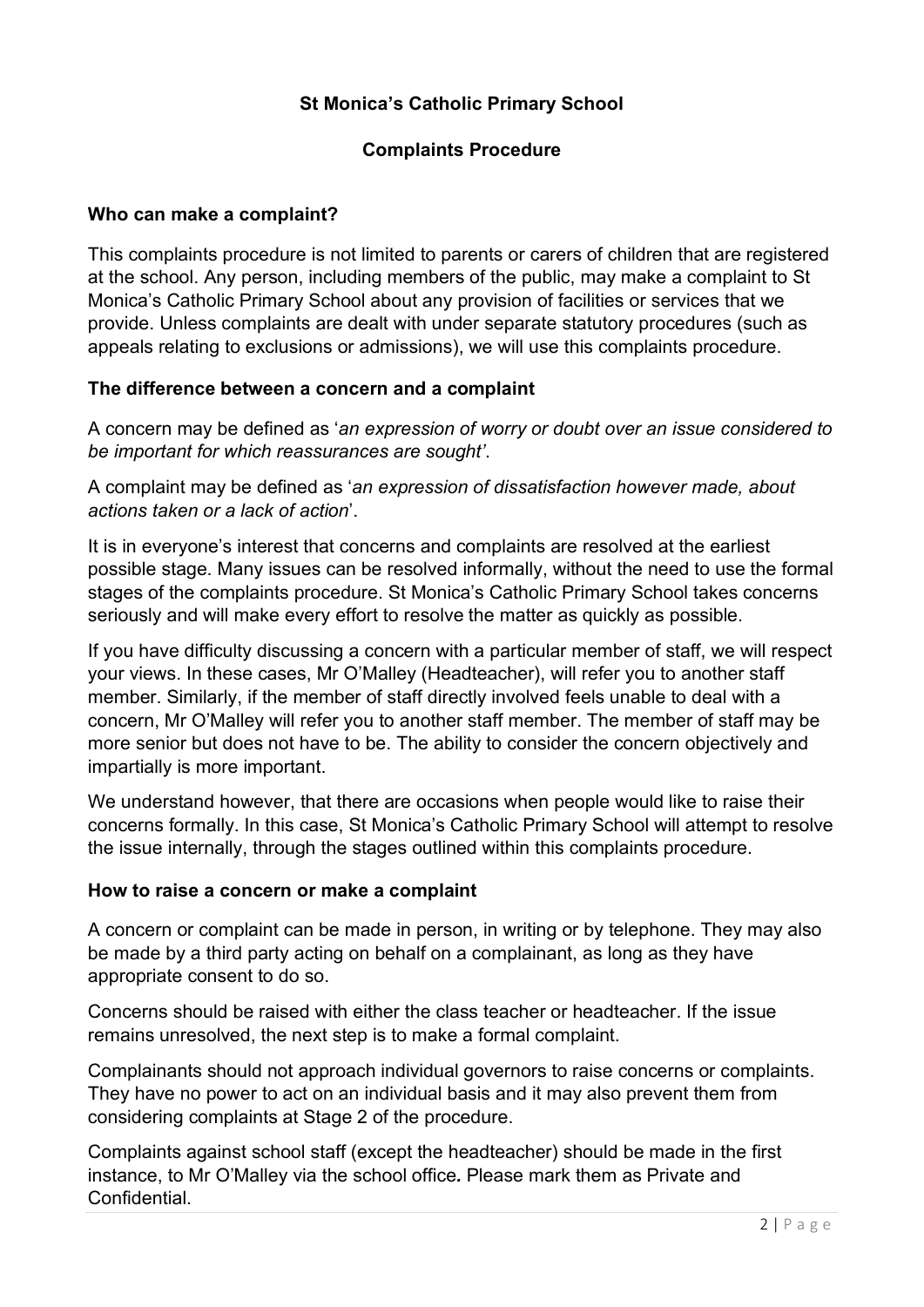Complaints that involve or are about the headteacher should be addressed to Mr Michael Manley (the Chair of Governors), via the school office. Please mark them as Private and **Confidential** 

Complaints about the Chair of Governors, any individual governor or the whole governing body should be addressed to the Clerk to the Governing Body via the school office. Please mark them as Private and Confidential.

For ease of use, a template complaint form is included at the end of this procedure. If you require help in completing the form, please contact the school office. You can also ask third party organisations like the Citizens Advice to help you.

In accordance with equality law, we will consider making reasonable adjustments if required, to enable complainants to access and complete this complaints procedure. For instance, providing information in alternative formats, assisting complainants in raising a formal complaint or holding meetings in accessible locations.

#### **Anonymous complaints**

We will not normally investigate anonymous complaints. However, the headteacher or Chair of Governors, if appropriate, will determine whether the complaint warrants an investigation.

# **Time scales**

You must raise the complaint within three months of the incident or, where a series of associated incidents have occurred, within three months of the last of these incidents. We will consider complaints made outside of this time frame if exceptional circumstances apply.

#### **Complaints received outside of term time**

We will consider complaints made outside of term time to have been received on the first school day after the holiday period.

# **Scope of this Complaints Procedure**

This procedure covers all complaints about any provision of community facilities or services by St Monica's Catholic Primary School, other than complaints that are dealt with under other statutory procedures, including those listed below.

| <b>Exceptions</b>                                                                                                            | Who to contact                                                                                                                                                            |
|------------------------------------------------------------------------------------------------------------------------------|---------------------------------------------------------------------------------------------------------------------------------------------------------------------------|
| Admissions to schools<br>Statutory assessments of<br><b>Special Educational Needs</b><br>School re-organisation<br>proposals | Concerns about admissions, statutory assessments<br>of Special Educational Needs, or school re-<br>organisation proposals should be raised with Milton<br>Keynes Council. |
| Matters likely to require a<br><b>Child Protection</b><br>Investigation                                                      | Complaints about child protection matters are<br>handled under our child protection and safeguarding                                                                      |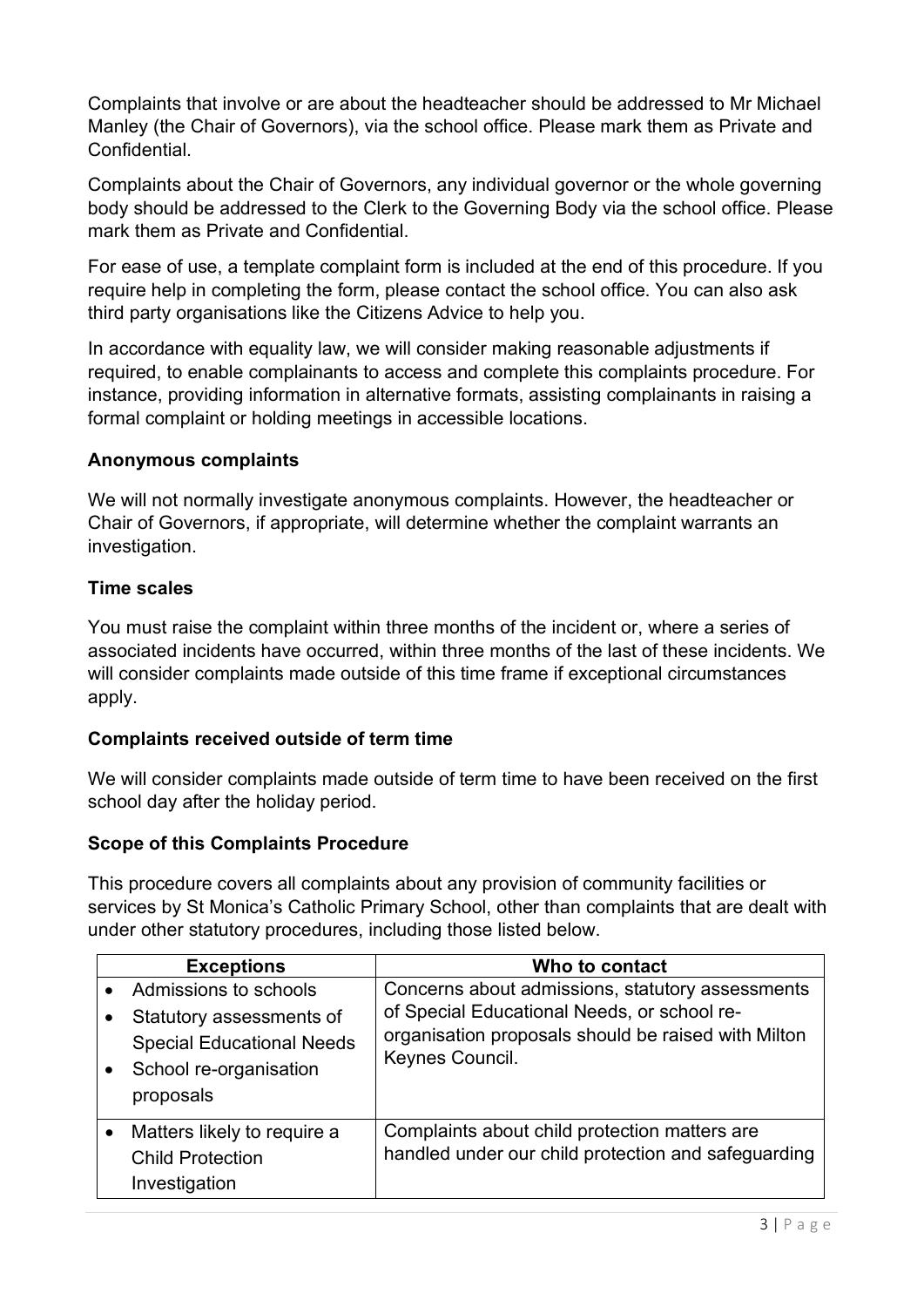|                                                                                | policy and in accordance with relevant statutory                                                                                                                                                                                                                               |
|--------------------------------------------------------------------------------|--------------------------------------------------------------------------------------------------------------------------------------------------------------------------------------------------------------------------------------------------------------------------------|
|                                                                                | guidance.<br>If you have serious concerns, you may wish to<br>contact the local authority designated officer (LADO)<br>who has local responsibility for safeguarding or the<br>Multi-Agency Safeguarding Hub (MASH).                                                           |
|                                                                                | MASH contact details - 01908 253169/70<br>children@milton-keynes.gov.uk                                                                                                                                                                                                        |
|                                                                                | LADO contact details - 01908 254307.<br>lado@milton-keynes.gov.uk                                                                                                                                                                                                              |
| Exclusion of children from<br>school*                                          | Further information about raising concerns about<br>exclusion can be found at: www.gov.uk/school-<br>discipline-exclusions/exclusions.                                                                                                                                         |
|                                                                                | *complaints about the application of the behaviour<br>policy can be made through the school's complaints<br>procedure.                                                                                                                                                         |
| Whistleblowing                                                                 | We have an internal whistleblowing procedure for all<br>our employees, including temporary staff and<br>contractors.                                                                                                                                                           |
|                                                                                | The Secretary of State for Education is the<br>prescribed person for matters relating to education<br>for whistleblowers in education who do not want to<br>raise matters direct with their employer. Referrals<br>can be made at: www.education.gov.uk/contactus.             |
|                                                                                | Volunteer staff who have concerns about our school<br>should complain through the school's complaints<br>procedure. You may also be able to complain direct<br>to the LA or the Department for Education (see link<br>above), depending on the substance of your<br>complaint. |
| • Staff grievances                                                             | Complaints from staff will be dealt with under the<br>school's internal grievance procedures.                                                                                                                                                                                  |
| • Staff conduct                                                                | Complaints about staff will be dealt with under the<br>school's internal disciplinary procedures, if<br>appropriate.                                                                                                                                                           |
|                                                                                | Complainants will not be informed of any<br>disciplinary action taken against a staff member as<br>a result of a complaint. However, the complainant<br>will be notified that the matter is being addressed.                                                                   |
| Complaints about services<br>provided by other providers<br>who may use school | Providers should have their own complaints<br>procedure to deal with complaints about service.<br>Please contact them direct.                                                                                                                                                  |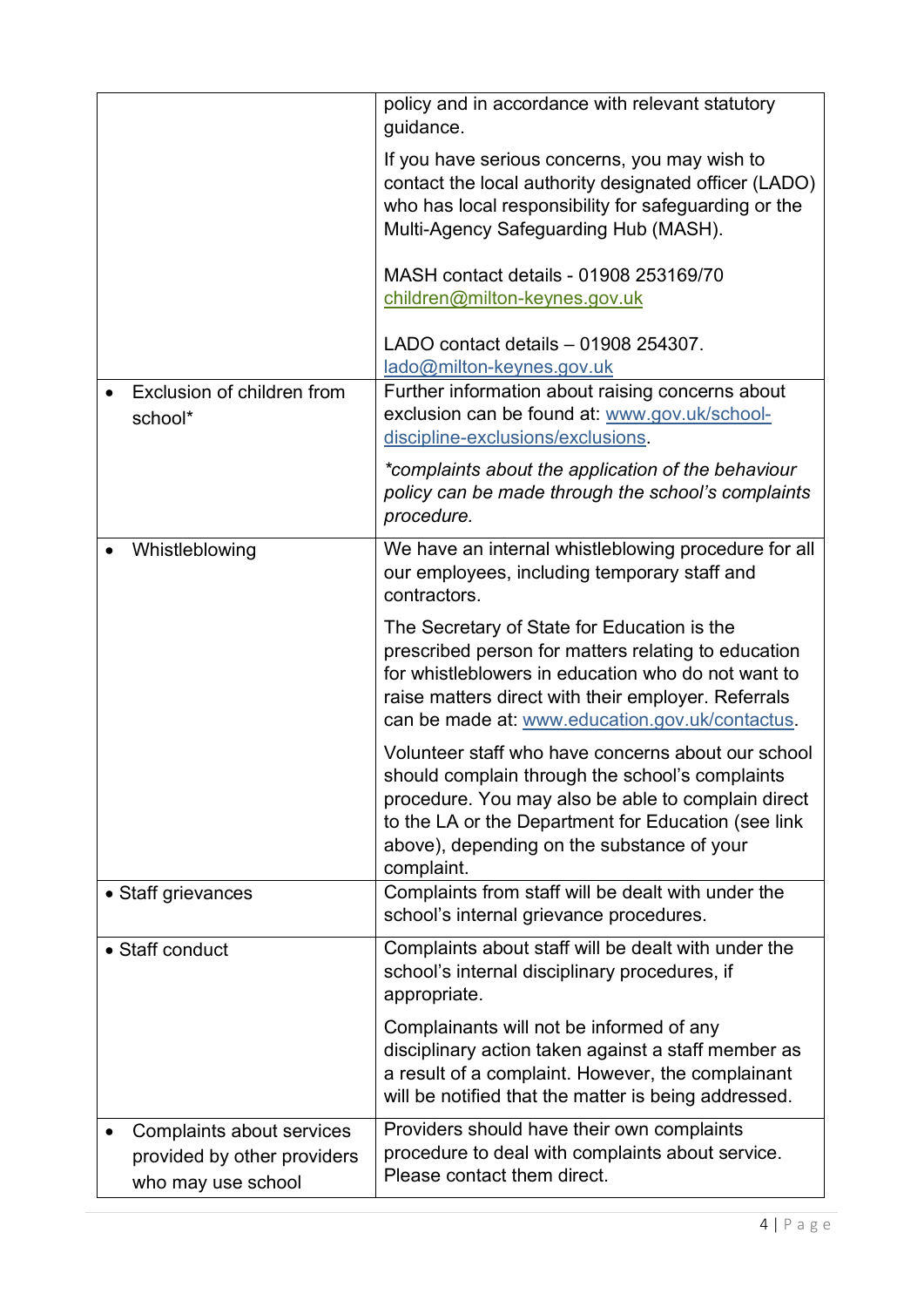| premises or facilities       |                                                 |
|------------------------------|-------------------------------------------------|
| <b>National Curriculum -</b> | Please contact the Department for Education at: |
| content                      | www.education.gov.uk/contactus                  |

If other bodies are investigating aspects of the complaint, for example the police, local authority (LA) safeguarding teams or Tribunals, this may impact on our ability to adhere to the timescales within this procedure or result in the procedure being suspended until those public bodies have completed their investigations.

If a complainant commences legal action against St Monica's Catholic Primary School in relation to their complaint, we will consider whether to suspend the complaints procedure in relation to their complaint until those legal proceedings have concluded.

Complaints about the school's data management practices or the provision of information given in response to a subject access request (SAR) or Freedom of Information (FoI) request, will receive a reply at stage one of this procedure only. If a complainant remains dissatisfied with the outcome to their complaint about data management or the school's response to a SAR or FoI, they can ask the Information Commissioner's Office (ICO) if they will consider whether the school has complied with the relevant legislation. This includes the Freedom of Information Act 2000, the Data Protection Act 2018 and the General Data Protection Regulations 2018. The ICO's contact details are available online at: [www.ico.org.uk](http://www.ico.org.uk/) 

# **Resolving complaints**

At each stage in the procedure, St Monica's Catholic Primary School wants to resolve the complaint. If appropriate, we will acknowledge that the complaint is upheld in whole or in part. In addition, we may offer one or more of the following:

- an explanation
- an admission that the situation could have been handled differently or better
- an assurance that we will try to ensure the event complained of will not recur
- an explanation of the steps that have been or will be taken to help ensure that it will not happen again and an indication of the timescales within which any changes will be made
- an undertaking to review school policies in light of the complaint
- an apology.

# **Withdrawal of a Complaint**

If a complainant wants to withdraw their complaint, we will ask them to confirm this in writing.

#### **Stage 1**

Formal complaints must be made to the headteacher (unless they are about the headteacher), via the school office. This may be done in person, in writing (preferably on the Complaint Form), or by telephone.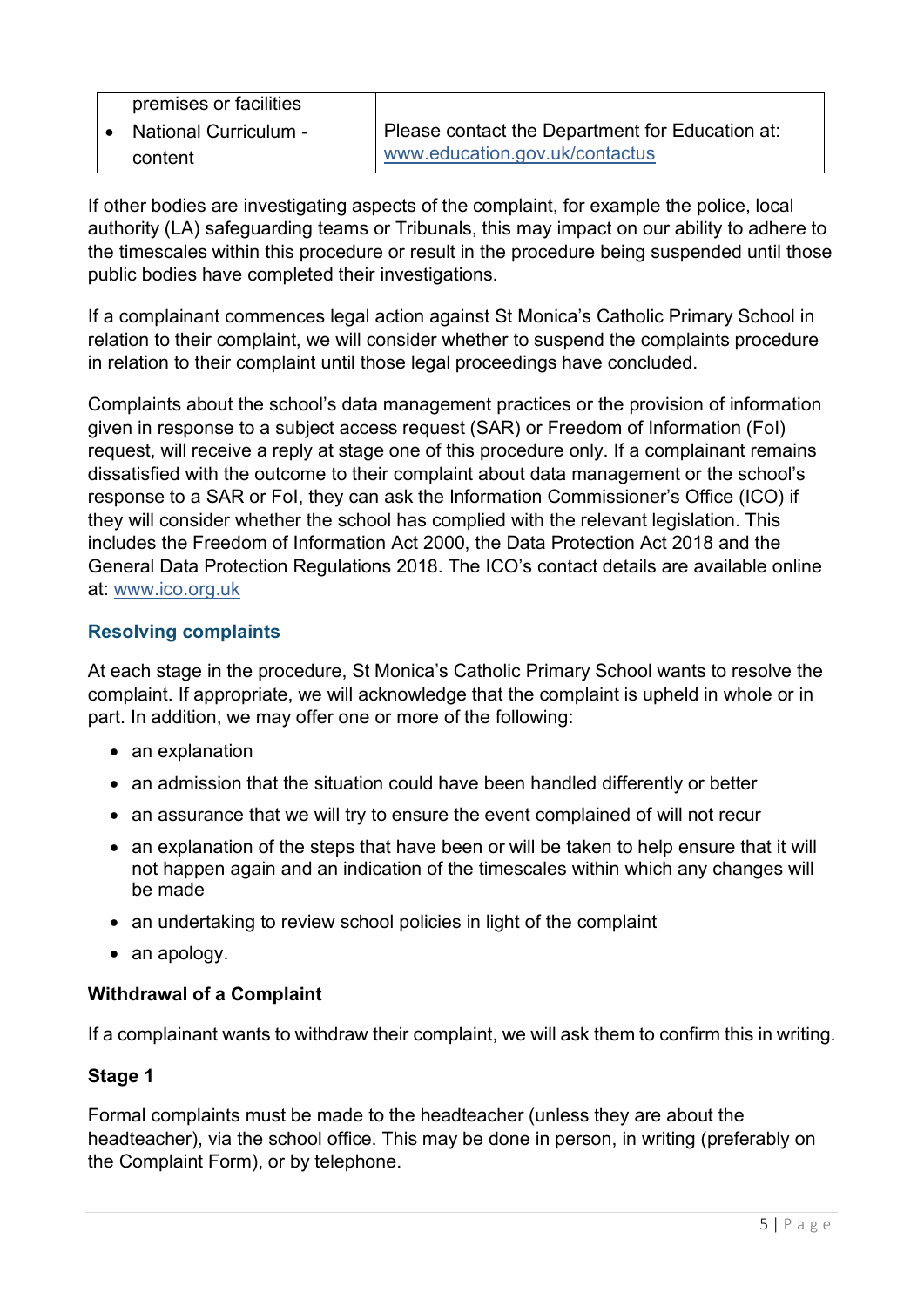The headteacher will record the date the complaint is received and will acknowledge receipt of the complaint in writing (either by letter or email) within five school days.

Within this response, the headteacher will seek to clarify the nature of the complaint, ask what remains unresolved and what outcome the complainant would like to see. The headteacher can consider whether a face to face meeting is the most appropriate way of doing this.

*Note: The headteacher may delegate the investigation to another member of the school's senior leadership team but not the decision to be taken.*

During the investigation, the headteacher (or investigator) will:

- if necessary, interview those involved in the matter and/or those complained of, allowing them to be accompanied if they wish
- keep a written record of any meetings/interviews in relation to their investigation.

At the conclusion of their investigation, the headteacher will provide a formal written response within 15 school days of the date of receipt of the complaint.

If the headteacher is unable to meet this deadline, they will provide the complainant with an update and revised response date.

The response will detail any actions taken to investigate the complaint and provide a full explanation of the decision made and the reason(s) for it. Where appropriate, it will include details of actions St Monica's Catholic Primary School will take to resolve the complaint.

The headteacher will advise the complainant of how to escalate their complaint should they remain dissatisfied with the outcome of Stage 1.

If the complaint is about the headteacher, or a member of the governing body (including the Chair or Vice-Chair), a suitably skilled governor will be appointed to complete all the actions at Stage 1.

Complaints about the headteacher or member of the governing body must be made to the Clerk, via the school office.

If the complaint is:

- jointly about the Chair and Vice Chair or
- the entire governing body or
- the majority of the governing body

Stage 1 will be considered by an independent investigator appointed by the governing body. At the conclusion of their investigation, the independent investigator will provide a formal written response.

# **Stage 2**

If the complainant is dissatisfied with the outcome at Stage 1 and wishes to take the matter further, they can escalate the complaint to Stage 2 – a meeting with members of the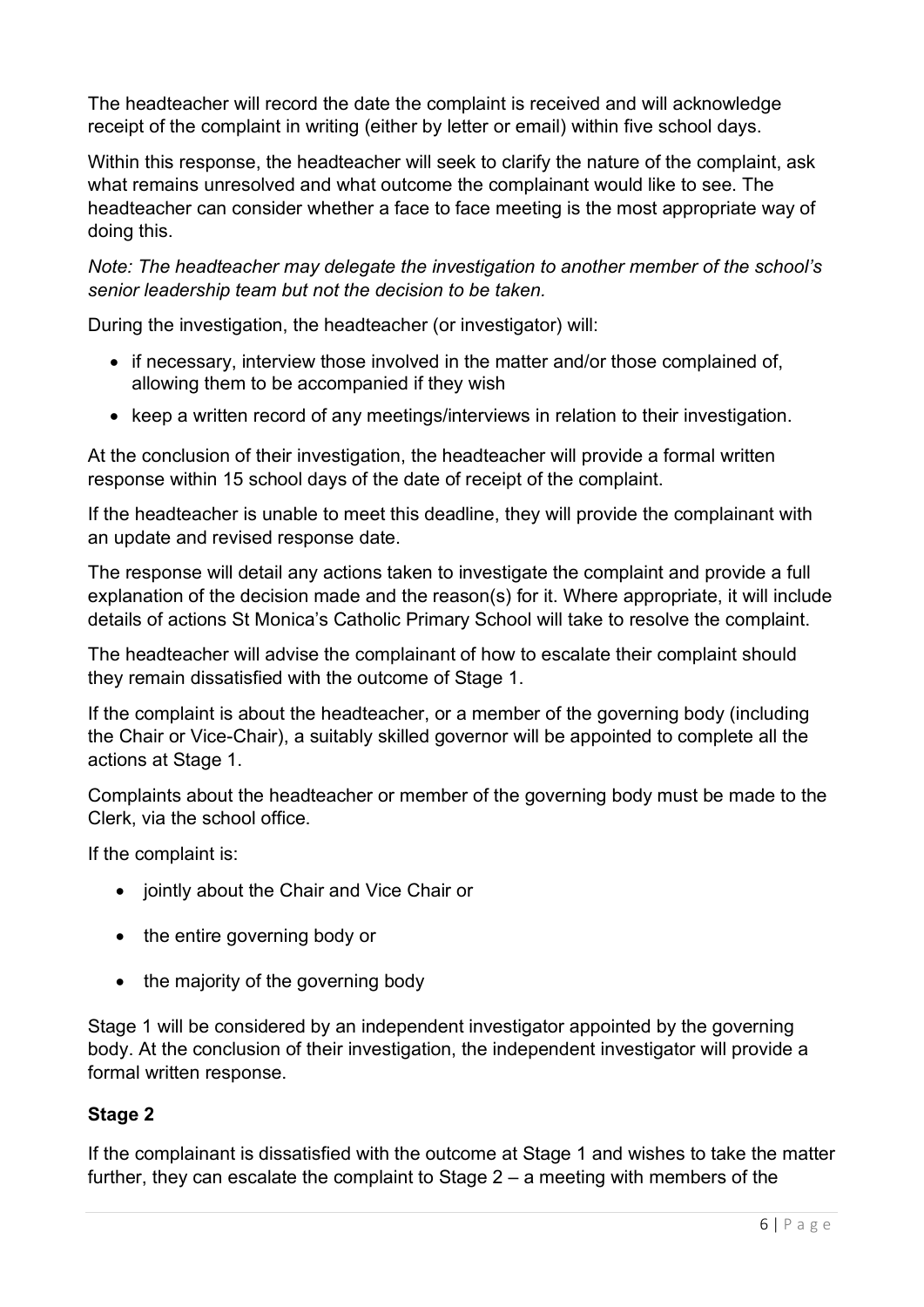governing body's complaints committee, which will be formed of the first three, impartial, governors available. This is the final stage of the complaints procedure.

A request to escalate to Stage 2 must be made to the Clerk, via the school office, within 15 school days of receipt of the Stage 1 response.

The Clerk will record the date the complaint is received and acknowledge receipt of the complaint in writing (either by letter or email) within 10 school days.

Requests received outside of this time frame will only be considered if exceptional circumstances apply.

The Clerk will write to the complainant to inform them of the date of the meeting. They will aim to convene a meeting within 20 school days of receipt of the Stage 2 request. If this is not possible, the Clerk will provide an anticipated date and keep the complainant informed.

If the complainant rejects the offer of three proposed dates, without good reason, the Clerk will decide when to hold the meeting. It will then proceed in the complainant's absence on the basis of written submissions from both parties.

The complaints committee will consist of at least three governors with no prior involvement or knowledge of the complaint. Prior to the meeting, they will decide amongst themselves who will act as the Chair of the Complaints Committee. If there are fewer than three governors from St Monica's Catholic Primary School available, the Clerk will source any additional, independent governors through another local school or through their LA's Governor Services team, in order to make up the committee. Alternatively, an entirely independent committee may be convened to hear the complaint at Stage 2.

The committee will decide whether to deal with the complaint by inviting parties to a meeting or through written representations, but in making their decision they will be sensitive to the complainant's needs.

If the complainant is invited to attend the meeting, they may bring someone along to provide support. This can be a relative or friend. Generally, we do not encourage either party to bring legal representatives to the committee meeting. However, there may be occasions when legal representation is appropriate.

For instance, if a school employee is called as a witness in a complaint meeting, they may wish to be supported by union and/or legal representation.

*Note: Complaints about staff conduct will not generally be handled under this complaints procedure. Complainants will be advised that any staff conduct complaints will be considered under staff disciplinary procedures, if appropriate, but outcomes will not be shared with them.* 

Representatives from the media are not permitted to attend.

At least 15 school days before the meeting, the Clerk will:

- confirm and notify the complainant of the date, time and venue of the meeting, ensuring that, if the complainant is invited, the dates are convenient to all parties and that the venue and proceedings are accessible
- request copies of any further written material to be submitted to the committee at least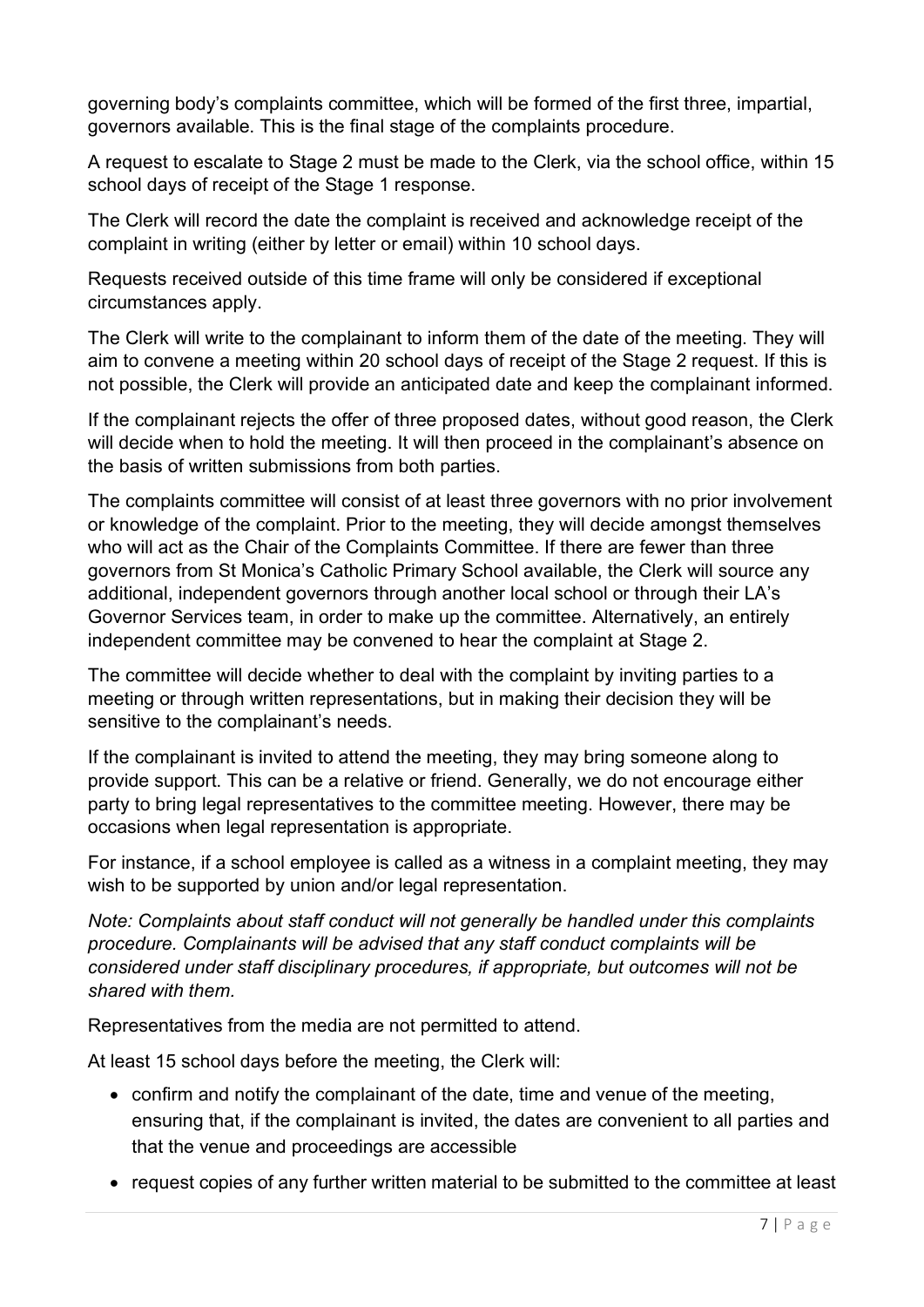10 school days before the meeting.

Any written material will be circulated to all parties at least 5 school days before the date of the meeting. The committee will not normally accept, as evidence, recordings of conversations that were obtained covertly and without the informed consent of all parties being recorded.

The committee will also not review any new complaints at this stage or consider evidence unrelated to the initial complaint to be included. New complaints must be dealt with from Stage 1 of the procedure.

The meeting will be held in private. Electronic recordings of meetings or conversations are not normally permitted unless a complainant's own disability or special needs require it.

Prior knowledge and consent of all parties attending must be sought before meetings or conversations take place. Consent will be recorded in any minutes taken.

The committee will consider the complaint and all the evidence presented. The committee can:

- uphold the complaint in whole or in part
- dismiss the complaint in whole or in part.

If the complaint is upheld in whole or in part, the committee will:

- decide on the appropriate action to be taken to resolve the complaint
- where appropriate, recommend changes to the school's systems or procedures to prevent similar issues in the future.

The Chair of the Committee will provide the complainant and St Monica's Catholic Primary School with a full explanation of their decision and the reason(s) for it, in writing, within 15 school days.

The letter to the complainant will include details of how to contact the Department for Education if they are dissatisfied with the way their complaint has been handled by St Monica's Catholic Primary School.

If the complaint is:

- jointly about the Chair and Vice Chair or
- the entire governing body or
- the majority of the governing body

Stage 2 will be heard by a committee of independent governors.

The response will detail any actions taken to investigate the complaint and provide a full explanation of the decision made and the reason(s) for it. Where appropriate, it will include details of actions St Monica's Catholic Primary School will take to resolve the complaint.

The response will also advise the complainant of how to escalate their complaint should they remain dissatisfied.